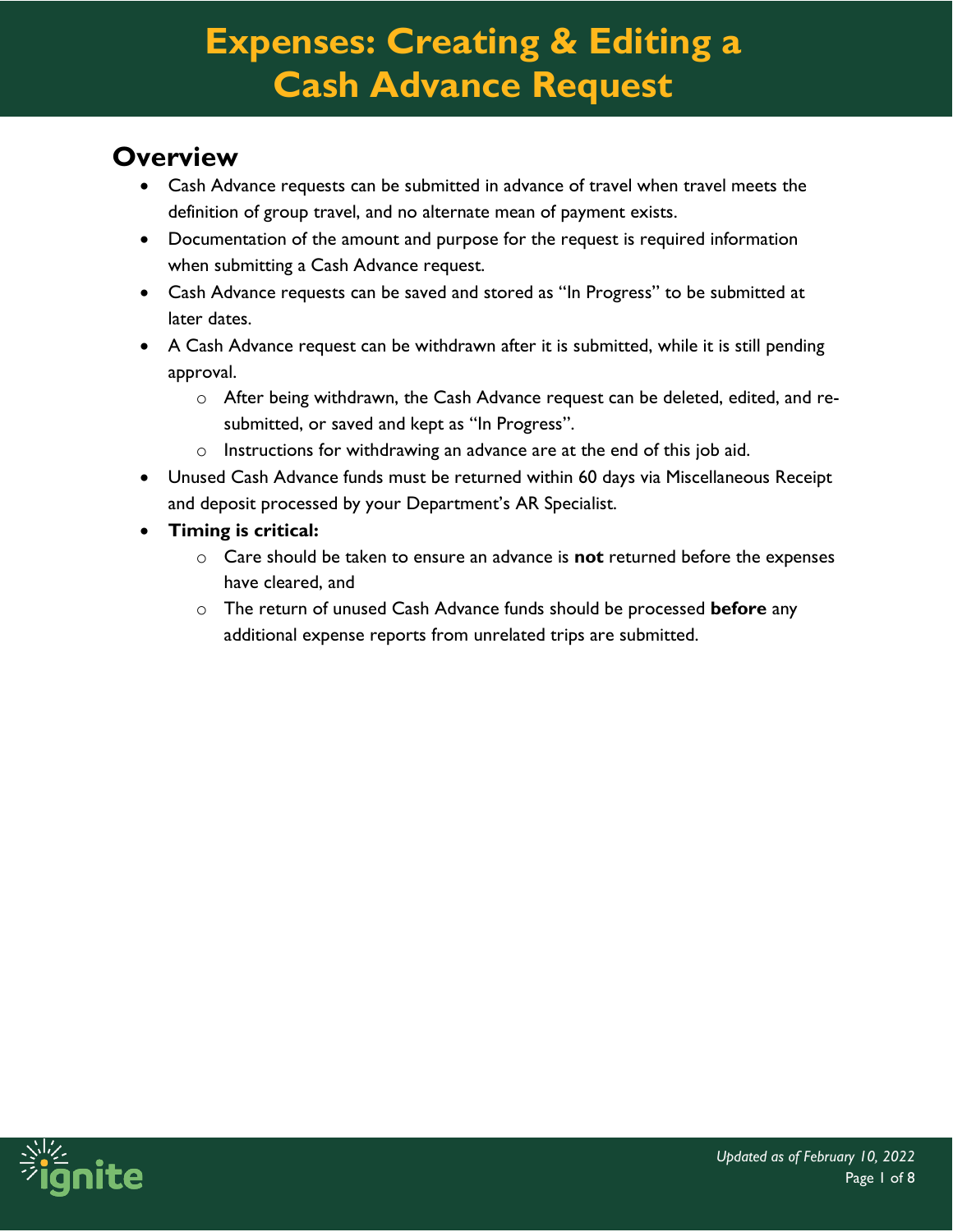### **1. Navigating to the Self-Service Module**

- 1. You can access the **Expense Module** in two ways:
	- a. Click the **Navigator** icon in upper left-hand corner of the Ignite landing page.

| <b>Signite</b> SIT<br>目記 |                                            |                |                  |                        |               |  |
|--------------------------|--------------------------------------------|----------------|------------------|------------------------|---------------|--|
|                          | Good afternoon, Testuser_PO_s14!           |                |                  |                        |               |  |
|                          | Me<br>Sales<br>Service<br><b>Help Desk</b> | Projects       | Procurement      | <b>Tools</b><br>Others | $\rightarrow$ |  |
|                          | <b>QUICK ACTIONS</b>                       | <b>APPS</b>    |                  |                        |               |  |
|                          | b,<br>Personal Details                     |                |                  |                        |               |  |
|                          | Document Records<br>⊕                      | 品<br>Directory | ĩî<br>Onboarding | 距<br>Checklist Tasks   |               |  |
|                          | ER<br>Identification Info                  |                |                  |                        |               |  |
|                          | ⊠<br>Contact Info                          |                |                  | ብራ                     |               |  |

b. (Option 1) Under the **Me** section, click the drop down arrow, and select **Expenses** from the drop down list.

|                               |                                     | <b>Show More</b>                  |
|-------------------------------|-------------------------------------|-----------------------------------|
| Home                          |                                     |                                   |
| Me                            |                                     | ᄉ                                 |
| Directory                     | Onboarding                          | ķΞ<br><b>Checklist Tasks</b>      |
| Pay<br>TUTUT                  | Time and Absences                   | Career and Performance<br>فاللجا  |
| Personal Information          | Learning<br>$\triangleright$        | What to Learn<br>$\triangleright$ |
| <b>Benefits</b>               | Current Jobs<br>o                   | ╣<br>Wellness                     |
| Personal Brand<br>$8^{\circ}$ | $\int_{0}^{\infty}$<br>Volunteering | Competitions                      |
| Web Clock<br>(55)             | ē<br>Roles and Delegations          | Expenses<br>금                     |
| Sales                         |                                     | $\checkmark$                      |
| Service                       |                                     | $\checkmark$                      |
| <b>Help Desk</b>              |                                     | $\checkmark$                      |
| Projects                      |                                     | $\checkmark$                      |

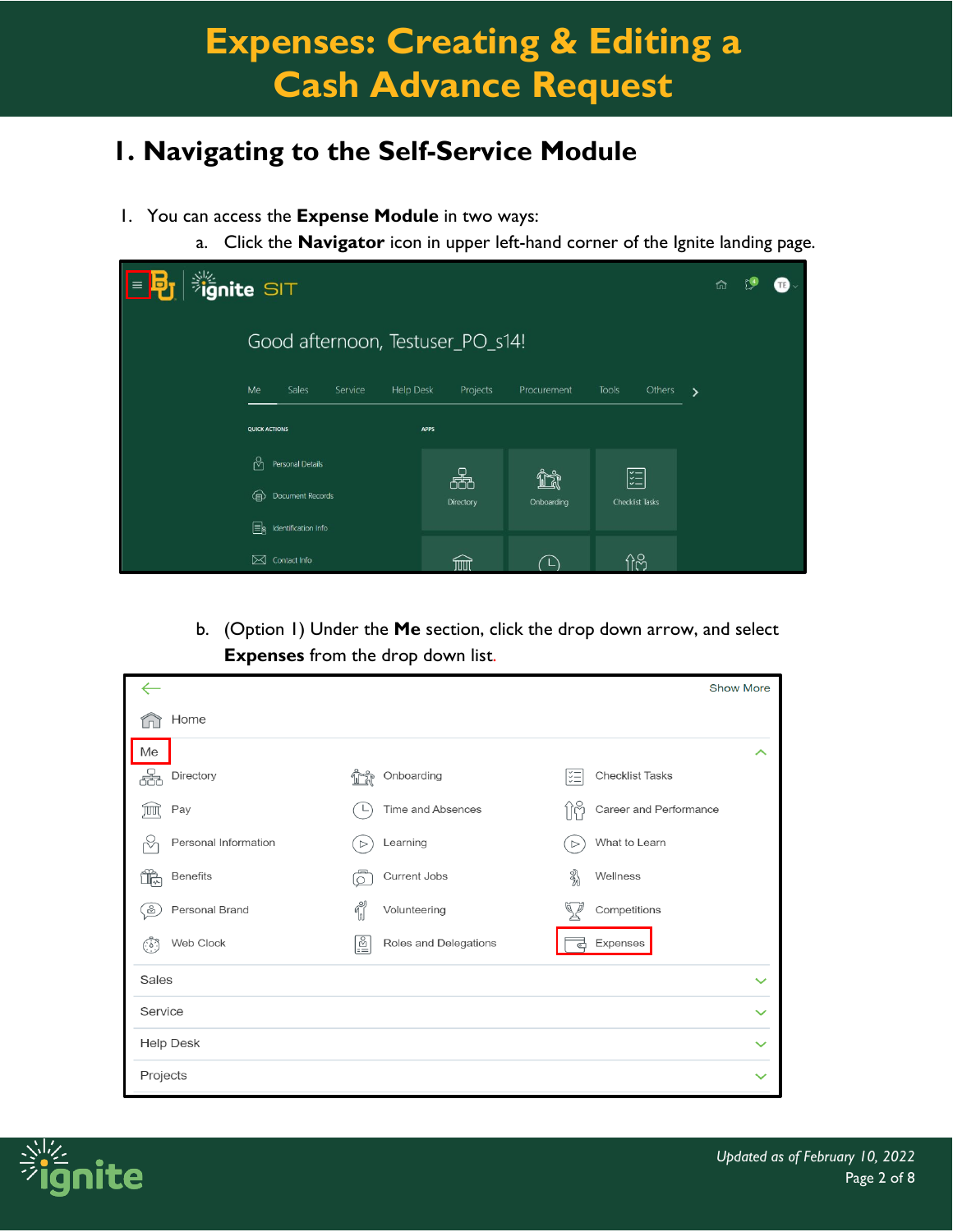c. (Option 2) Under the **Me** heading on the home page, you can scroll down and click on the **Expenses** tile on the Main Page.

| <b>BPT</b><br>$\blacksquare$<br>$\equiv$<br>Đ, |                                |                                                                                              |                      |                  |                      |   |
|------------------------------------------------|--------------------------------|----------------------------------------------------------------------------------------------|----------------------|------------------|----------------------|---|
| Good afternoon, Smith!                         |                                |                                                                                              |                      |                  |                      |   |
|                                                |                                |                                                                                              |                      |                  |                      |   |
| My Client Groups<br>My Team<br>Me              | <b>Benefits Administration</b> | Sales                                                                                        | Service              | <b>Help Desk</b> | Contract Management  | ≻ |
| <b>QUICK ACTIONS</b>                           | <b>APPS</b>                    |                                                                                              |                      |                  |                      |   |
| ဂိ<br>Personal Details                         |                                |                                                                                              |                      |                  | $\mathsf{L}$         |   |
| Document Records<br>⑷                          | 品<br>Directory                 | Onboarding                                                                                   | 這<br>Checklist Tasks | 寙<br>Pay         | Time and<br>Absences |   |
| I≡k<br>Identification Info                     |                                |                                                                                              |                      |                  |                      |   |
| ⊠<br>Contact Info                              | $\hat{\Pi}$                    |                                                                                              | $\triangleright$     | $\triangleright$ | $\mathbb{R}$         |   |
| ₩<br>Family and Emergency Contacts             | Career and<br>Performance      | Personal<br>Information                                                                      | Learning             | What to Learn    | <b>Benefits</b>      |   |
| ඝි<br>My Organization Chart                    |                                |                                                                                              |                      |                  |                      |   |
| ☝<br>My Public Info                            | ௹                              | ৡ                                                                                            | $\mathbb{S}$         | <b>THE</b>       |                      |   |
| ⇭<br>Change Photo                              | Current Jobs                   | Wellness                                                                                     | Personal Brand       | Volunteering     | Competitions         |   |
| ුයු<br><b>Information Sharing</b>              |                                |                                                                                              |                      |                  |                      |   |
| ₩<br>Employment Info                           | ٦<br><b>Web Clock</b>          | $\begin{bmatrix} \underline{\mathbb{R}} \ \underline{\mathbb{R}} \end{bmatrix}$<br>Roles and | ට<br><b>Expenses</b> |                  |                      |   |
| ₩<br>Additional Assignment Info                |                                | Delegations                                                                                  |                      |                  |                      |   |

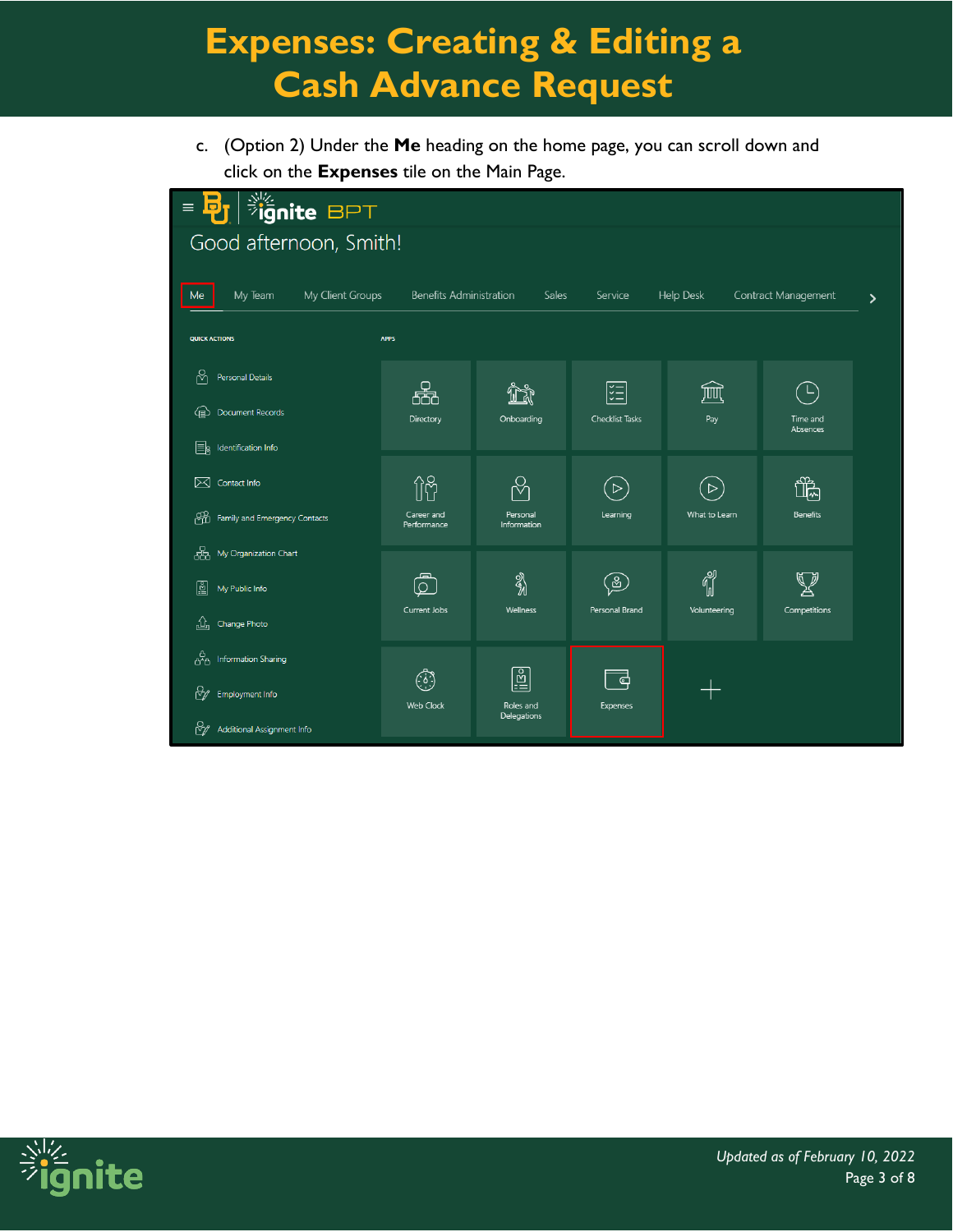### **2. Create a Cash Advance Request**

1. Upon entering the **Expenses** tile, click the **Cash Advances** icon (left side of screen.)

|                                | <b>Travel and Expenses</b>             | $Q$ $\bullet$ |
|--------------------------------|----------------------------------------|---------------|
| $\blacksquare$<br>$\mathbb{B}$ | <b>Expense Reports</b>                 |               |
| G                              |                                        |               |
| $\mathbb{Q}$                   | <b>Create Report</b>                   | $\frac{1}{2}$ |
|                                |                                        |               |
|                                | Available Expense Items                |               |
|                                | Actions $\smallsmile$<br>+ Create Item |               |
|                                |                                        |               |

2. Select **Request Cash Advance**

|                       | <b>Cash Advances</b>                          | $Q$ $\rightarrow$                           |
|-----------------------|-----------------------------------------------|---------------------------------------------|
| $\Box$                | Actions $\smallsmile$<br>Request Cash Advance |                                             |
| $\text{R}$            | No data to display.                           |                                             |
| ā                     |                                               |                                             |
| $\mathbb{Q}_\text{d}$ |                                               | $\begin{pmatrix} 0 \\ \vdots \end{pmatrix}$ |
|                       |                                               |                                             |
|                       |                                               |                                             |

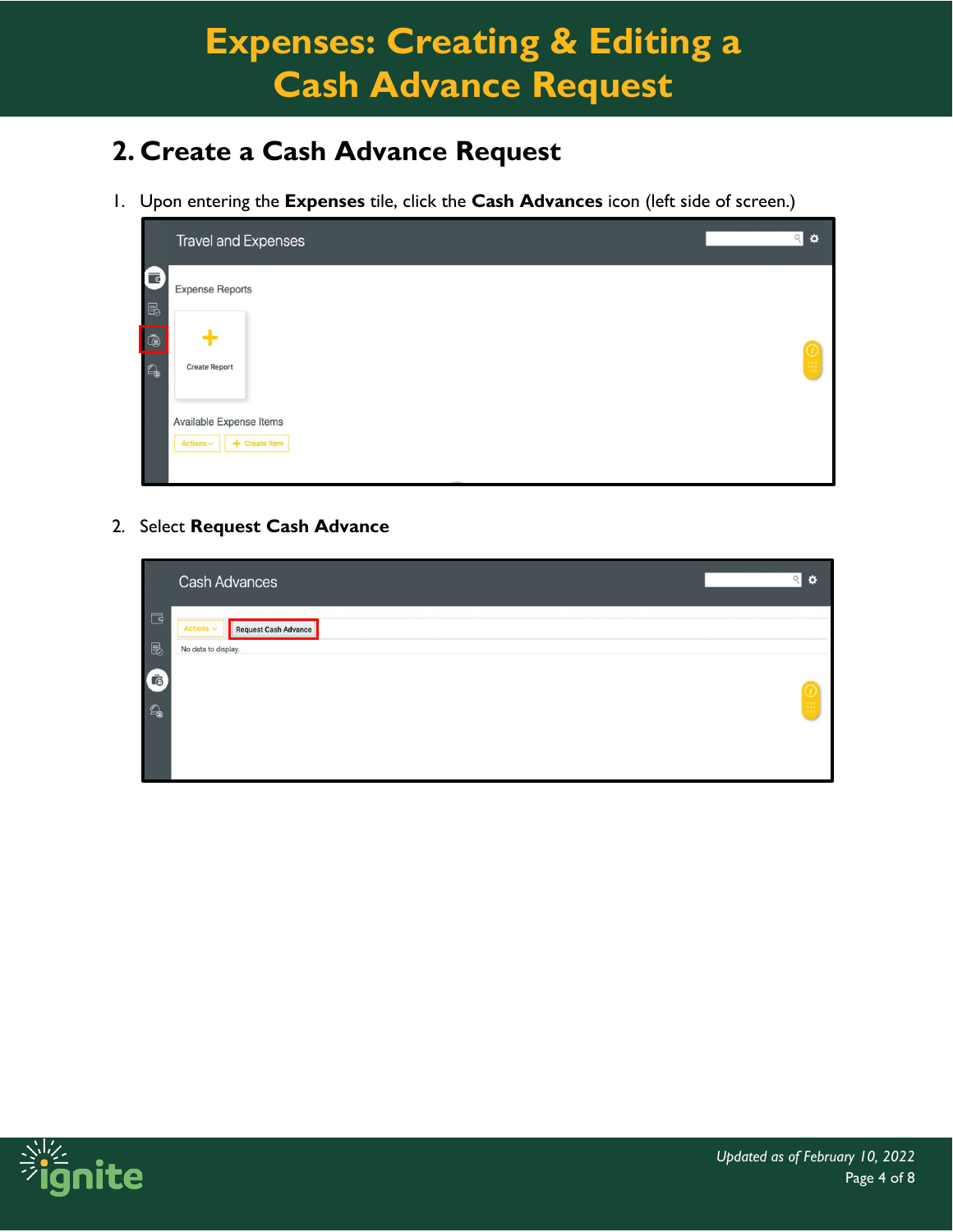| <b>Big</b> nite<br>Б<br>$\equiv$                                               | △ ☆ 戸 |                               | $\mathbb{L}^{27}$ |        |
|--------------------------------------------------------------------------------|-------|-------------------------------|-------------------|--------|
| <b>Request Cash Advance</b>                                                    |       | Save $\overline{\phantom{a}}$ | <b>Submit</b>     | Cancel |
|                                                                                |       |                               |                   |        |
| ×<br><b>Advance Amount</b><br><b>USD - US Dollar</b>                           |       |                               |                   |        |
| $*$ Purpose                                                                    |       |                               |                   |        |
| <b>Advance Type</b><br>Travel $\vee$                                           |       |                               |                   |        |
| Ë<br><b>Trip Start Date</b><br>mm/dd/yyyy                                      |       |                               |                   |        |
| Ë<br>Trip End Date   mm/dd/yyyy                                                |       |                               |                   |        |
| Attachment None                                                                |       |                               |                   |        |
| Location                                                                       |       |                               |                   |        |
| Supporting Documentation https://www.baylor.edu/procurement/doc.php/363633.pdf |       |                               |                   |        |
| Copy the URL into a new tab and attach the form to the request.                |       |                               |                   |        |
|                                                                                |       |                               |                   |        |

- 3. Enter the following (All fields are required on cash advances)
	- a. **Advance Amount** Enter the requested amount in U.S dollars.
	- b. **Purpose** Write in the purpose for the cash advance.
	- c. **Advance Type** Select travel or other.
	- d. **Trip Start Date** Select the date that the cash advance is needed from the calendar.
	- e. **Trip End Date** Select the date that the cash advance is needed from the calendar.
	- f. **Attachment** Click on attachment icon "**+**" to attach a completed Travel Advance Form. The form must be attached (URL link to form is located adjacent to **Supporting Documentation** field).
	- g. **Location** List the location where the travel/event will take place.
	- h. **Supporting Documentation** Copy the URL address into a new tab and attach the completed Travel Advance Form to the request.
- 4. If you are ready to submit your **Cash Advance Request**, click the **Submit** button in the top right corner of the screen. If you are not yet ready to submit, you can also save and submit later.



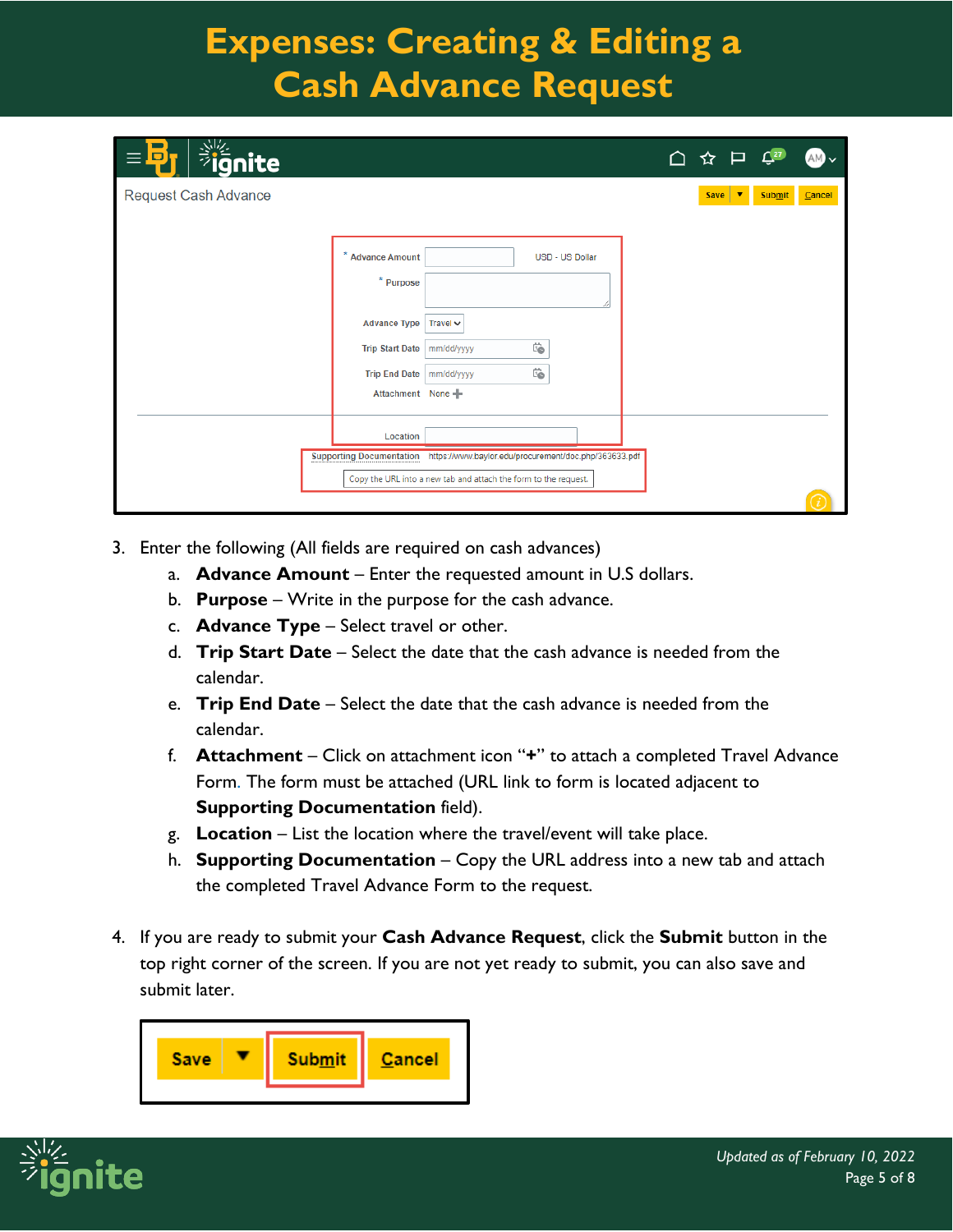5. If you would like to save your request to submit later, click on the "**Save**" drop down in the top right corner of the screen and select "**Save and Close**".



6. To submit a saved Cash Advance Request, navigate to the Cash Advance screen and click the **Cash Advance** number to open it.

|         | Cash Advances<br>Owner<br>$\checkmark$                                       |
|---------|------------------------------------------------------------------------------|
| 로<br>e, | Actions $\sim$<br><b>Request Cash Advance</b><br><b>ADV000254111019</b> TEST |
|         |                                                                              |

7. The request can be edited before submitting. To submit, click the "**Submit**" button in the top right corner.



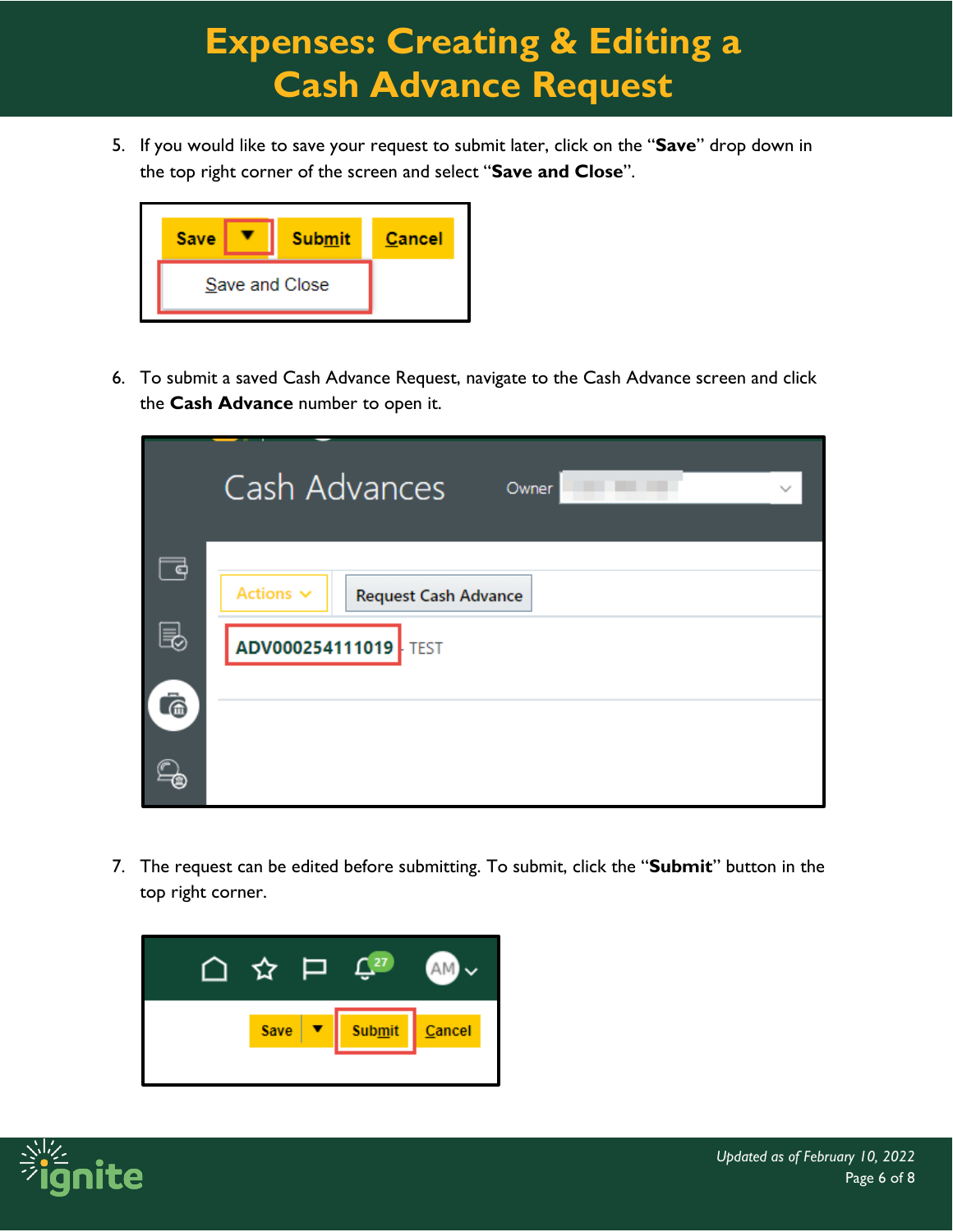#### **3. Withdraw a Cash Advance Request** *(only if not approved)*

- 1. To withdraw a **Cash Advance** request after submission, navigate to the cash advance screen.
- 2. Find the Cash Advance number and select the row by **clicking the row** (the white next to the text). The row will turn light blue to indicate the row is selected. *Do not open the advance by clicking on the Cash Advance number*.

| 국                  | Actions $\vee$<br><b>Request Cash Advance</b>                  | See All                                  |
|--------------------|----------------------------------------------------------------|------------------------------------------|
| $\blacksquare$     | ADV000249238039 - Team Travel (TEST)<br>Trip starts 02/11/2022 | 1,000.00 USD<br>Pending manager approval |
| ā<br>$\odot$<br>一曲 |                                                                |                                          |

3. Click on the "**Actions**" drop down on the left of the screen and click "**Withdraw**".

| 국       | Actions $\vee$<br><b>Request Cash Advance</b>                                       |                        |                                          | See All |
|---------|-------------------------------------------------------------------------------------|------------------------|------------------------------------------|---------|
| e,      | Gash advance actions<br>Withdraw L<br><b>8039</b> - Team Travel (TEST)<br>Duplicate | Trip starts 02/11/2022 | 1,000.00 USD<br>Pending manager approval |         |
| ò<br>一面 |                                                                                     |                        |                                          |         |

a. \*Click "**Yes**" when the warning message appears.

| <b>Warning</b>                                                                                   |                                         |
|--------------------------------------------------------------------------------------------------|-----------------------------------------|
| If you withdraw this cash advance, any existing approvals are canceled. Do you want to continue? |                                         |
|                                                                                                  | $\blacksquare$ No $\blacksquare$<br>Yes |